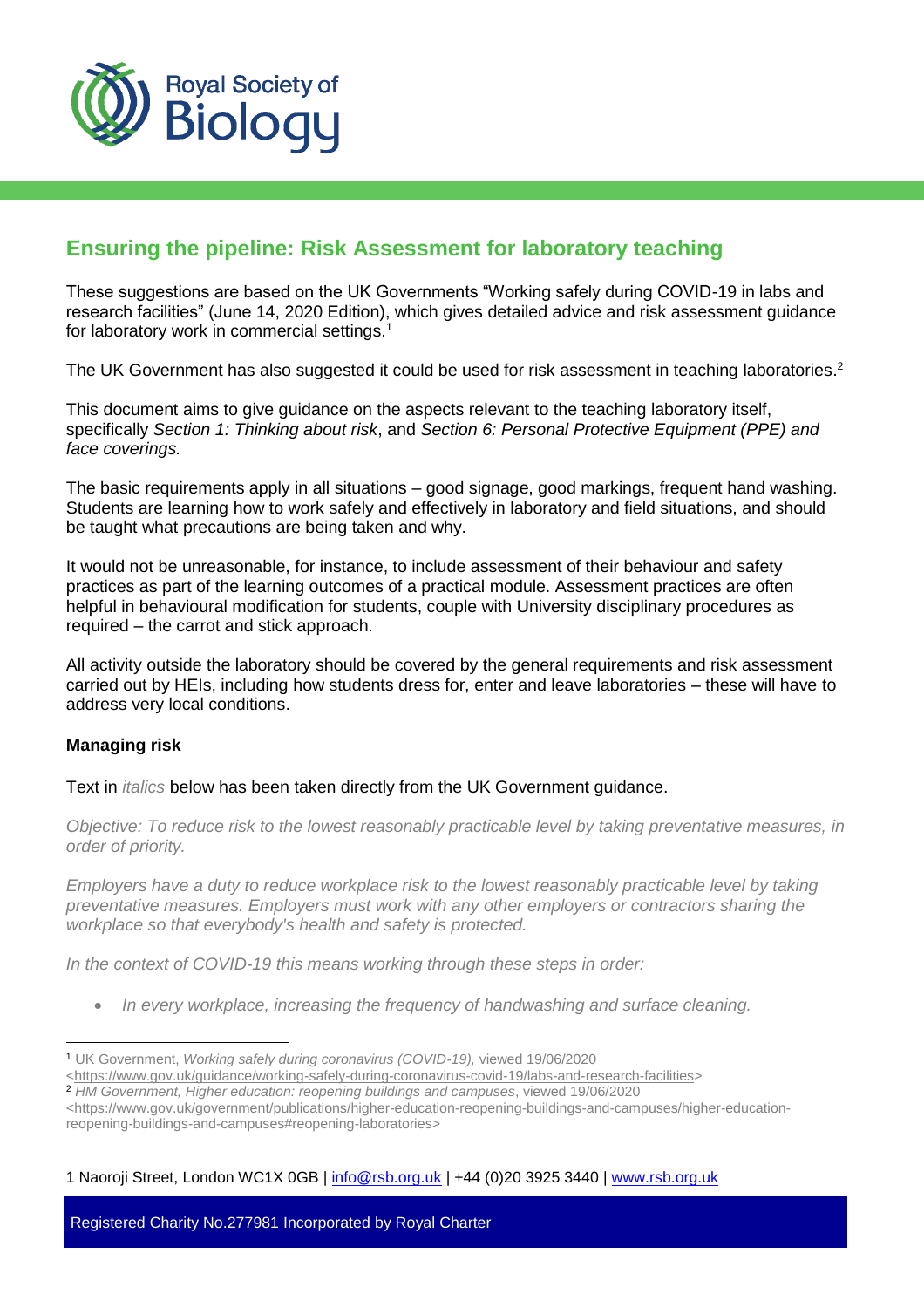

- *Businesses and workplaces should make every reasonable effort to enable working from home as a first option. Where working from home is not possible, workplaces should make every reasonable effort to comply with the social distancing guidelines set out by the government (keeping people two metres apart wherever possible).*
- *Where the social distancing guidelines cannot be followed in full, in relation to a particular activity, businesses should consider whether that activity needs to continue for the business to operate, and if so, take all the mitigating actions possible to reduce the risk of transmission between their staff.*

The question here is whether it is possible to deliver the training needed in laboratories just using the current 2 metre social distancing advice, or, later, possibly reduced distancing.

Our accompanying brief *Ensuring the pipeline: laboratory training in the time of coronavirus* argues that simple social distancing approaches will not be effective for several reasons:

- Laboratories are by their nature dynamic places, with layouts designed for safe handling rather than social distancing – the effect is to reduce occupancy to around 25% in many cases.
- Social distancing aims for a fixed workstation approach: while possible for some techniques, this is not a good training environment, where academic and technical staff have to move around to teach and support students.
- The reduction in numbers and available laboratory time will pose huge challenges in delivering the technical and skills learning outcomes required for future employability of graduates, and therefore the needs of employers in the health and life sciences sector.
- It is not unlikely that there will be waves of infections, with different national governments raising or lowering risk levels. While it may be possible to recoup the loss of one semester, more than that could be very damaging to student outcomes – it makes sense to plan for delivering the key learning outcomes in a safely managed environment.
- Effective teaching is often done in pairs or groups this is a key part of learning to work in teams, and risk-assessed approaches to maintaining this structure can be developed.

Given these issues, the risk assessment would look for mitigation – physical and behavioural barriers to protect students and staff and prevent, as far as possible, the risk of transmission.

# **Further mitigation**

*Further mitigating actions include:*

*Further increasing the frequency of hand washing and surface cleaning.*

We therefore suggest producing a cleansing regime for the laboratories – as noted elsewhere, this is likely to reduce further access time for learning and teaching.

1 Naoroji Street, London WC1X 0GB | info@rsb.org.uk | +44 (0)20 3925 3440 | [www.rsb.org.uk](http://www.rsb.org.uk/)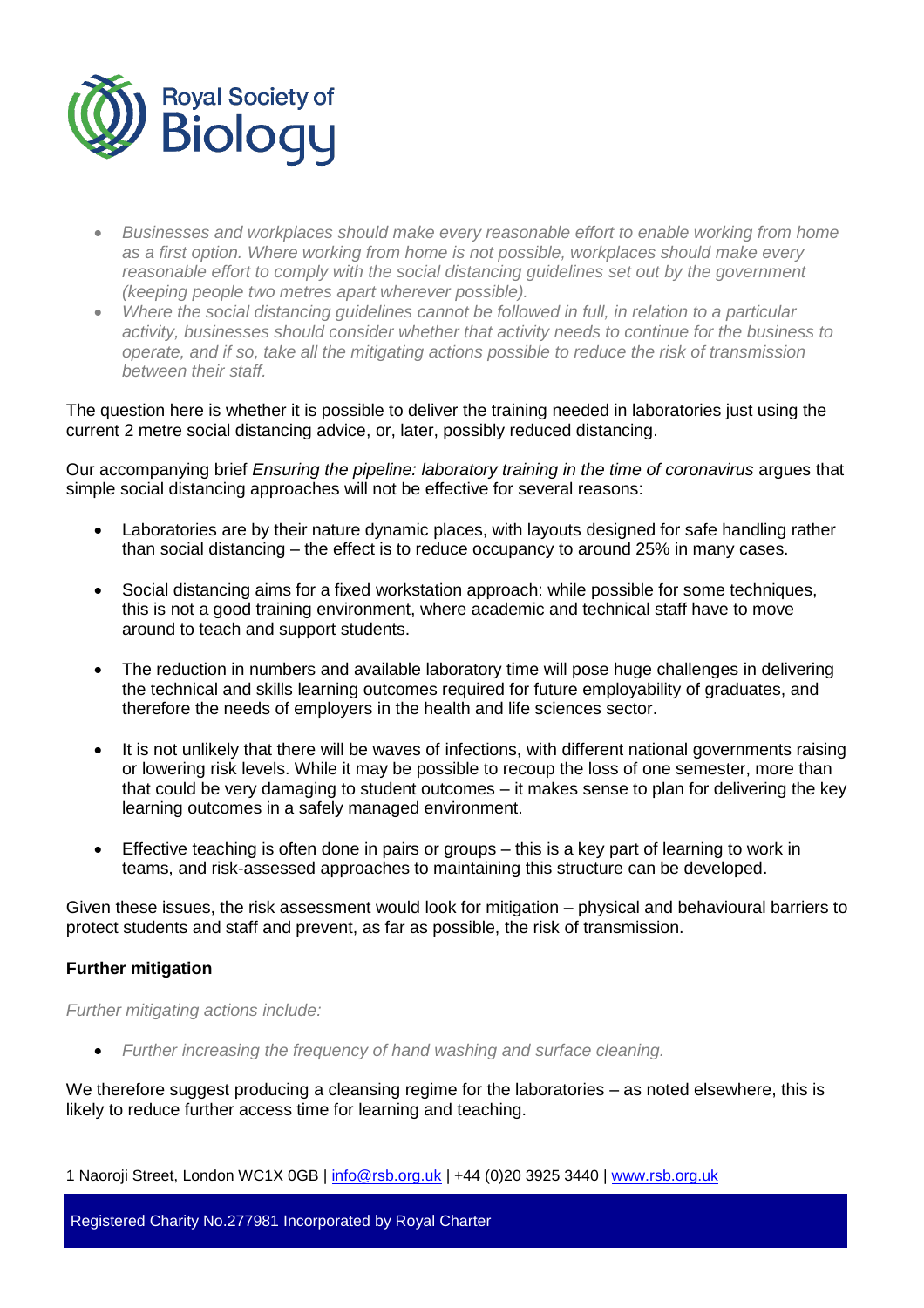

Part of student education should be about hand washing – students should be wearing disposable gloves, so a regime of disposing of gloves and using hand sanitiser, and replacing the gloves associated with movement around the laboratory and/or the use of shared equipment will act to limit surface spread. Think about how this might work for each experimental session.

Students should be taught to wipe down their benches and equipment during and after use, especially if partnering is in operation (see later).

*Keeping the activity time involved as short as possible.*

Redesigning practical sessions around a two-hour window may be the optimal approach here.

If access and exit from the laboratory needs to be staggered because of corridor configurations outside the lab, consider even shorter sessions which allow a flow of students and practical work around the 2 hour session. This may also be useful in reducing staff contact time with students.

*Using screens or barriers to separate people from each other.*

In terms of physical barriers, this is likely to be one of the most useful approaches. Most teaching laboratories have double sided benches, and while more recently built facilities may have two metre widths, it may still be useful to put transparent screens along the central length of a bench – this is where most direct face to face activity will be occurring, with students facing each other as they work.

It is likely that this simple intervention can often double student occupancy. Shared equipment can be surrounded on three sides by screens, or located in side rooms where students enter either singly or in bubbled pairs.

*Using back-to-back or side-to-side working (rather than face-to-face) whenever possible.*

With screens in place to mitigate face-to-face working, it may be possible for students to work back to back, either directly or at an angle. This would need significant reinforcing for students, as part of their introduction to COVID-19 working and their ongoing work.

 *Reducing the number of people each person has contact with by using 'fixed teams or partnering' (so each person works with only a few others).*

As mentioned above, students are used to working in pairs or groups: being able to use a partnering system would support their team working – this will still allow for social distancing with pairs of students sharing a single bench side, coming closer only when the experiment needs it: in practice, this is likely to be most of the time, but with the other prophylactic measures in place, the risk can be mitigated.

 *Finally, if people must work face-to-face for a sustained period with more than a small group of fixed partners, then you will need to assess whether the activity can safely go ahead. No one is obliged to work in an unsafe work environment.*

1 Naoroji Street, London WC1X 0GB | info@rsb.org.uk | +44 (0)20 3925 3440 | [www.rsb.org.uk](http://www.rsb.org.uk/)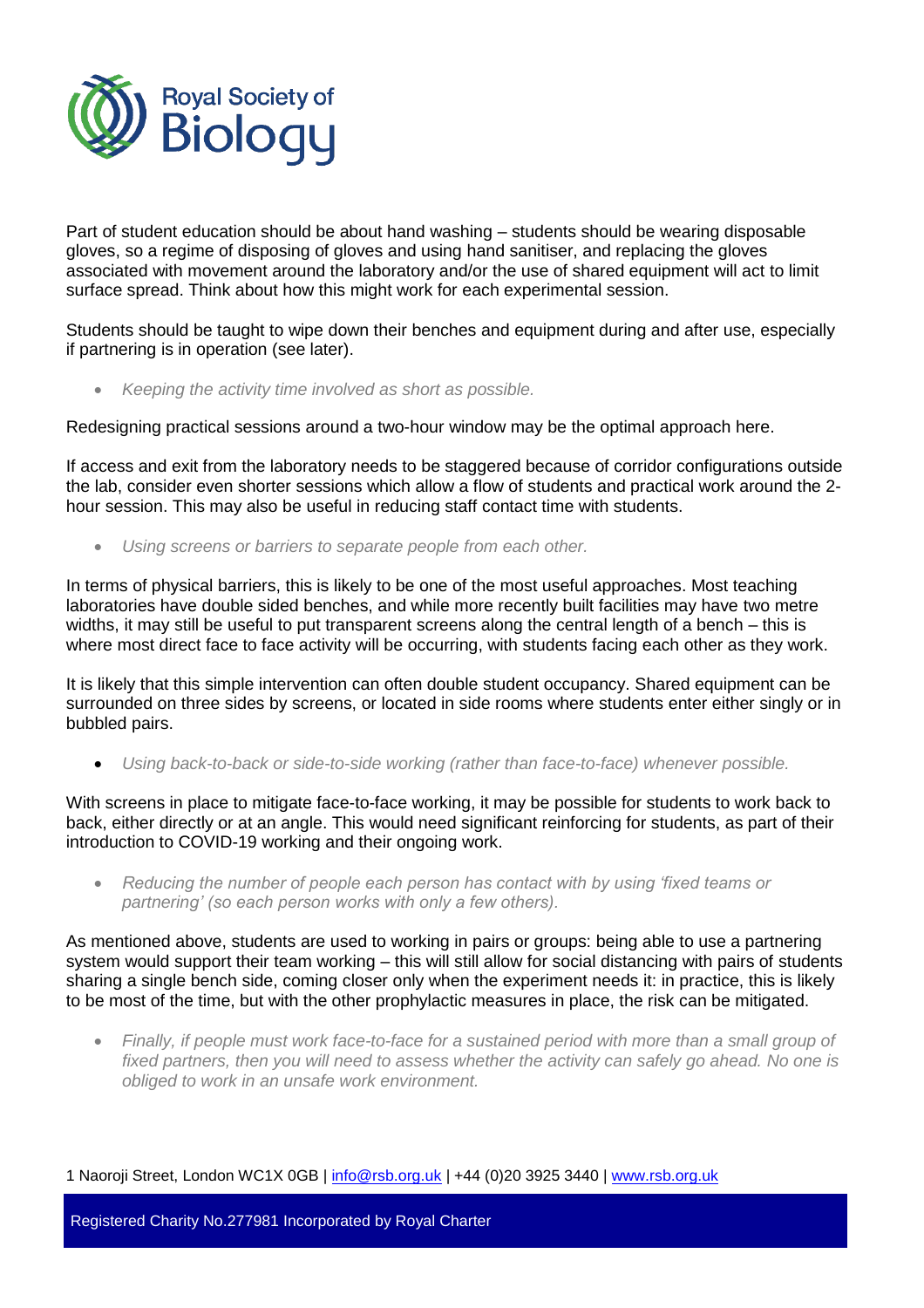

Experimental techniques and approaches will need to be reviewed to minimise unnecessary mixing of large groups of students.

• In your assessment you should have particular regard to whether the people doing the work are *especially vulnerable to COVID-19.*

There must be alternative teaching strategies and assessments for vulnerable students – RSB accreditation does not require that everyone be proven competent in hands-on technical and other skills, only that they have had the opportunity and been assessed.

There will always be personal situations which HEIs have to consider for a variety of reasons and solutions: these have never affected accreditation status.

*The recommendations in the rest of this document are ones you should consider as you go through this process. You could also consider any advice that has been produced specifically for your sector, for example by trade associations or trades unions.*

In summary: it will not always be possible to keep a distance of 2 metres in labs and R&D facilities that may be designed for close-proximity collaboration. Fixed equipment may mean that changing layouts to create more space may not be practical.

Where the social distancing guidelines cannot be followed in full in relation to a particular activity, businesses should consider whether that activity needs to continue for the business to operate, and, if so, take all the mitigating actions possible to reduce the risk of transmission between their staff.

Mitigating actions include:

- Keeping the activity time involved as short as possible.
- Using screens or barriers to separate people from each other.
- Using back-to-back or side-to-side working (rather than face- to-face) whenever possible.
- Reducing the number of people each person has contact with by using "fixed teams or partnering" (so each person works with only a few others).
- Increasing the frequency of hand washing and surface cleaning.
- Social distancing applies to all parts of a business, not just the place where people spend most of their time, but also entrances and exits, break rooms, canteens and similar settings. These are often the most challenging areas to maintain social distancing.

# **Personal Protective Equipment (PPE) and face coverings**

1 Naoroji Street, London WC1X 0GB | info@rsb.org.uk | +44 (0)20 3925 3440 | [www.rsb.org.uk](http://www.rsb.org.uk/)